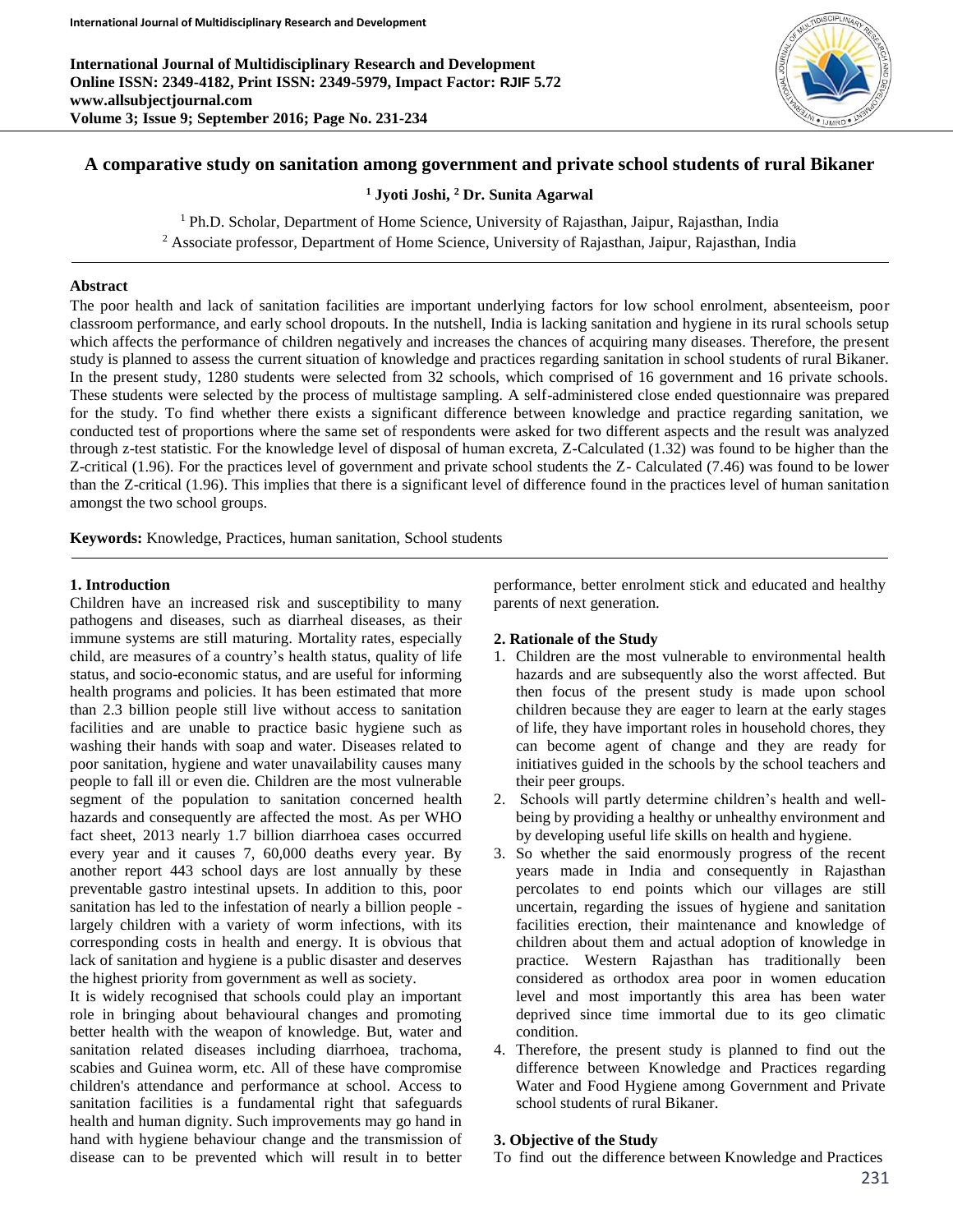regarding human sanitation among Government and Private school students of rural Bikaner

### **4. Methodology**

The Study was conducted in Bikaner district of Rajasthan.

- **1. Locale of the study:** The study was conducted in Bikaner, Rajasthan.
- **2. Selection of the sample:** In present study, multistage sampling was used for selection of Bikaner four directions, then village then schools, after that classes and finally students.
- **3. Selection of the respondent**: In the present study upper primary students were selected because those students have knowledge from their primary class but important is that how many students are using their knowledge in actual practices in daily life. So a total of 40 students, from of 6th, 7th and  $8<sup>th</sup>$  class of each school (government and

private) were selected for study. A total of 1280 respondents were selected for the present study.

- **4. Tools of data collection:** A self-administered, close ended questionnaire was prepared. Measurement of knowledge and practices regarding food hygiene and water hygiene among selected school students of rural Bikaner district was done by formulating 5 major research tools for data collection and these were:
	- A. General information
	- B. Knowledge about human sanitation
	- C. Practices about human sanitation

### **5. Results and Discussion**

The study for this objective includes the understanding of the knowledge and practices regarding human sanitation. The results of the present study as well as relevant discussions have been presented under following sub headings.

| S. No.         |                    | <b>Characteristics</b> | Government school | <b>Private school</b> | <b>Overall</b> |
|----------------|--------------------|------------------------|-------------------|-----------------------|----------------|
|                |                    | <b>Types of Family</b> |                   |                       |                |
|                | А.                 | Nuclear family         | 183               | 194                   | 377            |
|                | <b>B.</b>          | Joint family           | 457               | 446                   | 903            |
| $\overline{2}$ |                    | <b>Family Income</b>   |                   |                       |                |
|                | A                  | INR 1000-5000 P.M      | 51                | 16                    | 67             |
|                | B                  | INR 5001-10000 P.M     | 262               | 288                   | 550            |
|                | $\mathcal{C}$      | INR 10001-15000 P.M    | 202               | 253                   | 455            |
|                | D                  | Above INR 15000 P.M    | 125               | 83                    | 208            |
| 3              |                    | Father's Education     |                   |                       |                |
|                | A                  | Uneducated             | 46                | 39                    | 85             |
|                | B                  | Primary education      | 274               | 262                   | 536            |
|                | $\mathcal{C}$      | Secondary education    | 102               | 104                   | 206            |
|                | D                  | Higher secondary       | 110               | 119                   | 229            |
|                | E                  | Others                 | 108               | 116                   | 224            |
| $\overline{4}$ | Mother's Education |                        |                   |                       |                |
|                | A                  | Uneducated             | 179               | 159                   | 338            |
|                | B                  | Primary education      | 252               | 253                   | 505            |
|                | $\mathsf{C}$       | Secondary education    | 71                | 74                    | 145            |
|                | D                  | Higher secondary       | 128               | 122                   | 250            |
|                | E                  | Others                 | 10                | 32                    | 42             |

**Table 1:** General characteristics of Respondents

The family background of the students was also assessed in order to gain insights over the type of family environment that student are getting at home. This will be related to the habits developed and practiced at home and depict that whether students are exposed to the desired environment at home or not. Table 1.1 displays family type, income group, fathers and mother's education background, respectively. The knowledge and practice level of the school students were collected and evaluated.

### **Objective: To find out the difference between Knowledge and Practices regarding sanitation among Government and Private school students**

The parameter under consideration is the Disposal of Human Excreta. Knowledge about Human Sanitation reveals a lot about Human excreta management around the place we live. The factors comprising the human sanitation level are shown in Figure 1.1



**Fig 1:** Various factors for Human Sanitation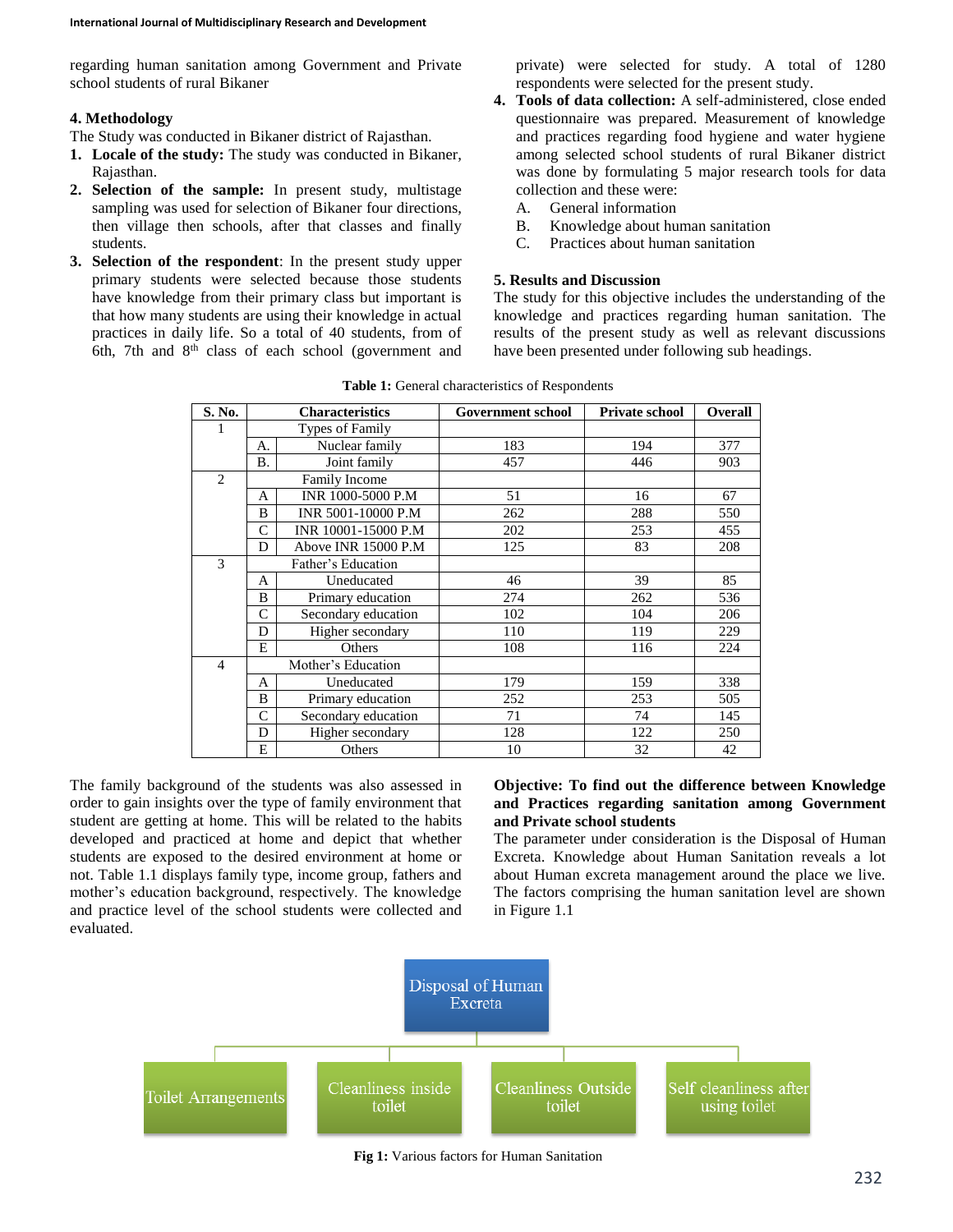The knowledge level of the Government School and Private School students was found to be very closely separated with regards to knowledge of Disposal of Human Excreta. Students of both the types of schools had knowledge about the toilet facilities (89.4 and 90.9% respectively). In terms of cleanliness inside and outside toilets, private school students (88.2% and 90.3%) were more aware as compared to government ones (85.8% and 87.7%). They also understood the importance of maintaining self-cleanliness (93.3%) like washing hands after using toilets, cleaning with neat cloth more than those studying in government school (83.5%) as shown by the data. The overall higher awareness is positive for the students as Sanitation starts from proper and cleaner

toilet conditions.

The practice level for the disposal of human excreta is found to be on higher side amongst the private school students. So regularly maintaining the toilets and facilities related to them are very well done by these students. Government school students are not much behind too. Almost 40.6%government school students regularly had access to toilets (67.1% for private school students) and 42.5% maintained the cleanliness inside them (58.5% for private school students). Though only 40.3% maintained regular cleanliness outside toilets (62.4% for private school students) and just 50.3% maintained their cleanliness after using the toilet (68.8% for private school students).

**Table 2:** Percentage Distribution of Knowledge & Practice level regarding various aspects of Human Sanitation N=1280

| <b>Human Sanitation</b>      | Government School (%) |      |       |                                               | <b>Private School</b> (%) |      |       |                                               |
|------------------------------|-----------------------|------|-------|-----------------------------------------------|---------------------------|------|-------|-----------------------------------------------|
|                              |                       |      |       | Knowledge   Practice   Z-value   Significance |                           |      |       | Knowledge   Practice   Z-value   Significance |
| <b>Facilities of Toilets</b> | 89.4                  | 40.6 | 18.28 |                                               | 90.9                      | 67.1 | 10.44 |                                               |
| Cleanliness inside Toilets   | 85.8                  | 42.5 | 16.14 |                                               | 88.2                      | 58.5 | 12.07 |                                               |
| Cleanliness Outside Toilets  | 87.7                  | 40.3 | 17.64 |                                               | 90.3                      | 62.4 | 11.71 |                                               |
| Self-Cleanliness             | 83.5                  | 50.3 | 12.58 |                                               | 93.3                      | 68.8 | 1.18  |                                               |

**NS:** Non-Significant **S:** Significant at 0.05 level

Overall if we consider the knowledge and practice level amongst the students of Bikaner district, it is found to be on the higher side. Like the study by Dongre *et al* (2006) in the Wardha District revealed that the awareness and practice level was low with regard to hygiene and sanitation. With respect to personal hygiene, not even 50% respondents were found maintaining personal hygiene. Study by Pardeshi *et al*. (2008) [6] regarding sanitation conditions in Yavatmal district also revealed lesser knowledge and practices regarding the hygiene conditions. The use of waste disposal was the prominent method (57.4%) followed in that particular district instead of proper human excreta disposal system. Study by Ifegbesan (2010) outside India study revealed that majority students (>50%) were worried about the waste disposal system in their school which was leading to unhygienic conditions within the school premises. Study by Deb et al. (2010)<sup>[2]</sup> in South Kolkata also revealed higher hygienic practices amongst the students which was almost more than 70% in most of the cases. Jasper *et al* (2012)<sup>[5]</sup> also emphasized that lack of sanitation facilities in schools leads to occurrence of diarrheal and gastrointestinal diseases.

This objective has been studied and analysed with the help of testing of hypothesis related to Knowledge and Practice

separately on various parameters.

The Null Hypothesis for the Knowledge level is as follows: **Ho:** There will not be a significant difference between the Knowledge of Government School students and Private School students regarding Disposal of Human Excreta

To test the hypothesis, the z-test for proportion was calculated and results are shown in the following Tables. For the confidence interval of 95% confidence, significance level was 0.05. Based on this confidence level, the critical value for Zstatistic was 1.9600 to -1.9600 for the two tail test. As shown in table 1.3, for disposal of human excreta, Z-Calculated (1.32) was found to be higher than the Z-critical (1.96). This implies that there was not significant level of difference found in the knowledge level of Human Sanitation amongst the two school groups. The proportions how ever did indicate that Government School students (87.5%) were found to be less knowledgeable compared to Private School students (89.8%). The various components of Human Sanitation factor also reported no significant difference except Self-Cleanliness (5.42), where Private schools' students had an upper hand.

| <b>Knowledge Parameters</b>        | <b>Government School</b><br>Count $(\% )$ | <b>Private School</b><br>Count $(\% )$ | Z-test<br>(for proportions) Statistic | <b>Significance</b><br>Level |
|------------------------------------|-------------------------------------------|----------------------------------------|---------------------------------------|------------------------------|
| Human Sanitation                   | 87.50                                     | 89.79                                  |                                       | NS                           |
| <b>Facilities of Toilets</b>       | 89.41                                     | 90.94                                  | 0.94                                  | NS                           |
| <b>Cleanliness inside Toilets</b>  | 85.82                                     | 88.20                                  | .33                                   | NS                           |
| <b>Cleanliness Outside Toilets</b> | 87.73                                     | 90.31                                  |                                       | NS                           |
| Self-Cleanliness                   | 83.52                                     | 93.32                                  |                                       |                              |

Table 3: "Z" test showing Knowledge Level of Government & Private School students regarding Human Sanitation and its components N=1280

**NS**: Non-Significant **S**: Significant at 0.05 level

Therefore, we accepted the Null hypothesis on the basis of Human Sanitation. Nansereko (2010) found that the available sanitation facilities are poorly utilized in Mpigi district which is a result of many factors including student's background and

upbringing, discipline regarding personal hygiene and school and weakness in implementation of sanitation and hygiene policies. The Null Hypothesis for the Practice level is as follows: